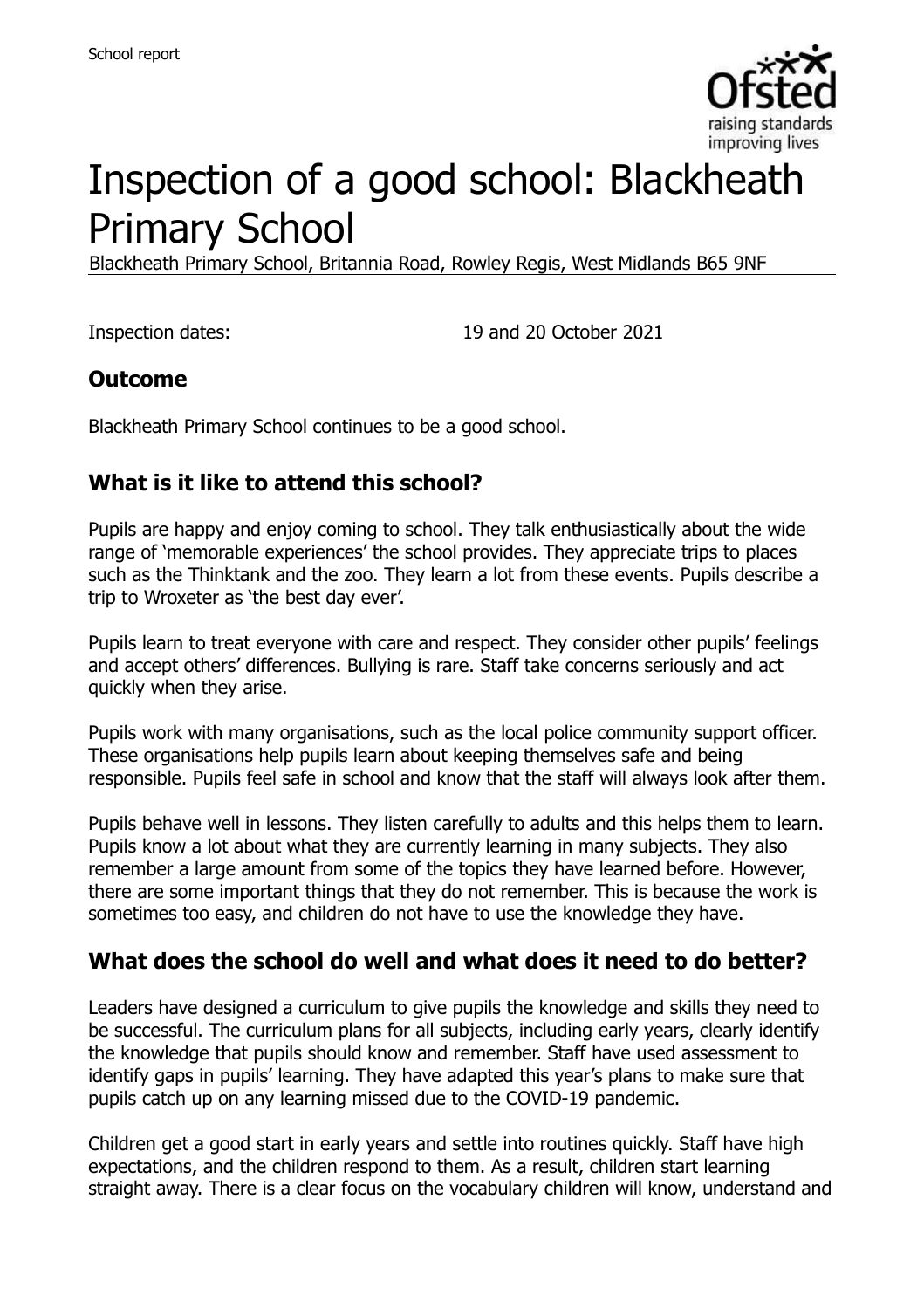

use in all areas of learning. This helps to develop children's language and communication skills.

There is a detailed sequence of learning for all year groups, including the early years, in mathematics. The plans make sure that pupils' knowledge builds lesson by lesson. Pupils are confident about new learning because it builds on what they have done before in small steps. They know and remember what they are learning now and what they have learned before.

Reading is a high priority in the school. Leaders make sure that there is a consistent approach to the teaching of reading. This starts with phonics in early years and Year 1. There are currently two sessions of phonics a day in Years 1 and 2 to help pupils catch up on the learning missed due to the pandemic. Staff have good subject knowledge and they use assessment well to help pupils keep up and catch up. The books pupils read are well matched to the letter sounds they know. Pupils who struggle to read are developing the skills to read fluently and confidently. Daily reading lessons in all year groups also help pupils to understand what they are reading. As a result, pupils gain a wider vocabulary as they move through the school.

In other subjects, including history and geography, lessons have a clear structure. Pupils are able to remember learning from previous lessons. Reading texts and answering questions on previous learning support this well and help pupils to make links to previous learning. However, the questions that staff ask are sometimes very simple and pupils do not need to think about the answers. This does not help them to deepen their understanding or gain a sufficient range of knowledge in these subjects. This is especially true for the older pupils.

Leaders make sure that they quickly identify the needs of pupils with special educational needs and/or disabilities (SEND). They work with specialist services to get the right support for the pupils and their families. Pupils with SEND learn the same curriculum, where possible, as all pupils. Staff receive ongoing training to help them provide appropriate support. They make adaptations to lessons by using a range of resources.

Pupils' behaviour in lessons and around the school is good. Pupils can learn in lessons because there are few interruptions.

The schools' work to broaden pupils' personal development is strong. There are several student committees that play an active role in the work of the school. Pupils develop their understanding of rights and responsibilities through a range of other well-chosen events.

Leaders work well with the staff and they feel valued. They consider the workload and make changes where possible to reduce it.

# **Safeguarding**

The arrangements for safeguarding are effective.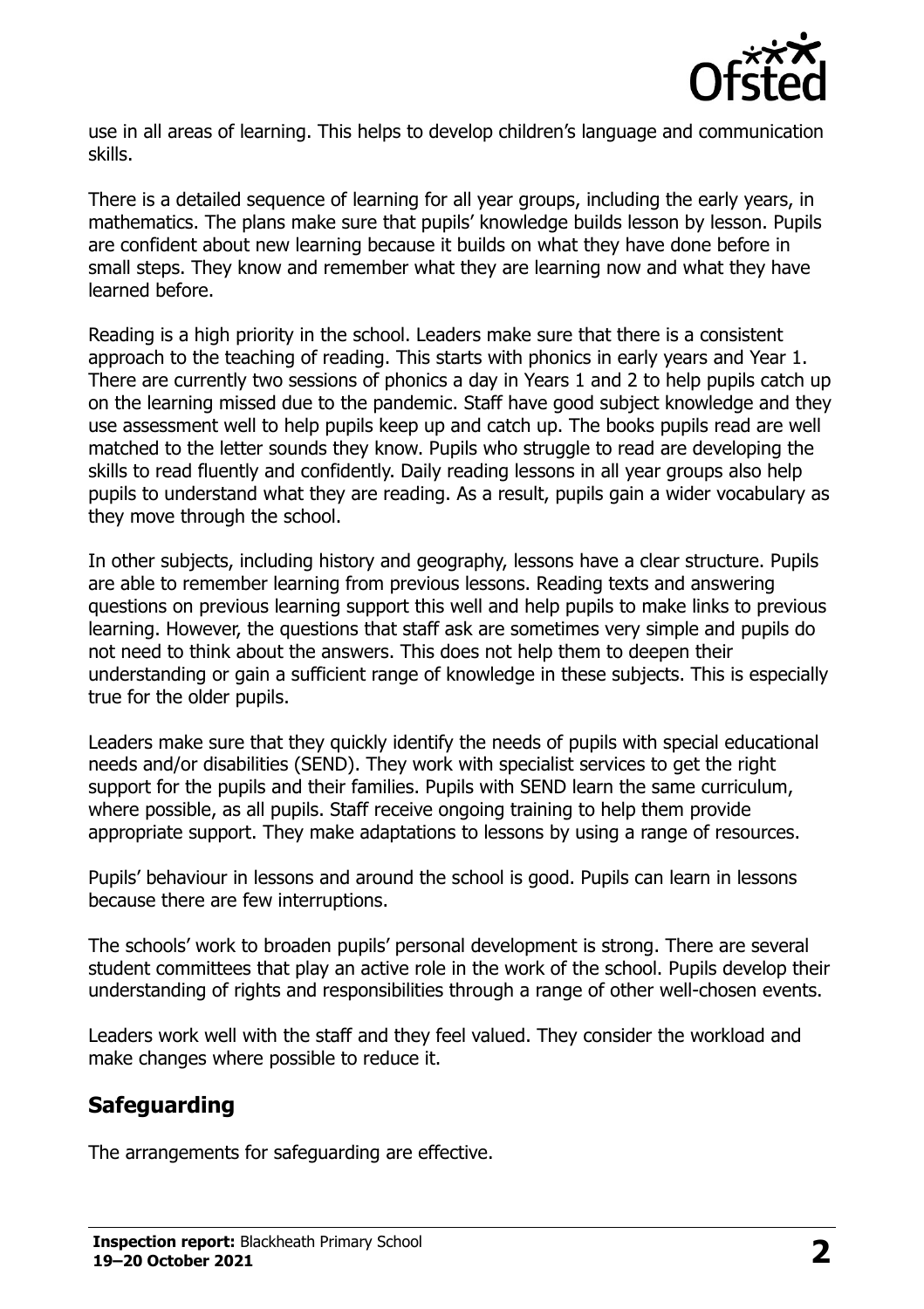

Leaders, staff and governors have a good understanding of how to keep children safe. There are thorough processes in place for staff to raise a concern. Leaders respond swiftly to any concern raised. The family support worker works closely with families and outside agencies to provide help and support. The school teaches children how to keep themselves safe, both online and in the community. The safety day for children in Years 5 and 6 reflects the issues that the local community experiences.

Leaders make checks on all staff regularly to ensure that they are suitable to work with children.

# **What does the school need to do to improve?**

# **(Information for the school and appropriate authority)**

■ In some of the humanities curriculum, work given to pupils is not demanding. Some of the work does not match the aims of the curriculum and does not contribute effectively to pupils gaining sufficient knowledge in that subject. Leaders must ensure that work given to pupils is sufficiently demanding so that it helps them to deepen their understanding and to know, remember and do more.

# **Background**

When we have judged a school to be good, we will then normally go into the school about once every four years to confirm that the school remains good. This is called a section 8 inspection of a good or outstanding school, because it is carried out under section 8 of the Education Act 2005. We do not give graded judgements on a section 8 inspection. However, if we find evidence that a school would now receive a higher or lower grade, then the next inspection will be a section 5 inspection. Usually this is within one to two years of the date of the section 8 inspection. If we have serious concerns about safeguarding, behaviour or the quality of education, we will deem the section 8 inspection as a section 5 inspection immediately.

This is the first section 8 inspection since we judged the school to be good in July 2016.

#### **How can I feed back my views?**

You can use [Ofsted Parent View](https://parentview.ofsted.gov.uk/) to give Ofsted your opinion on your child's school, or to find out what other parents and carers think. We use information from Ofsted Parent View when deciding which schools to inspect, when to inspect them and as part of their inspection.

The Department for Education has further quidance on how to complain about a school.

If you are the school and you are not happy with the inspection or the report, you can [complain to Ofsted.](https://www.gov.uk/complain-ofsted-report)

# **Further information**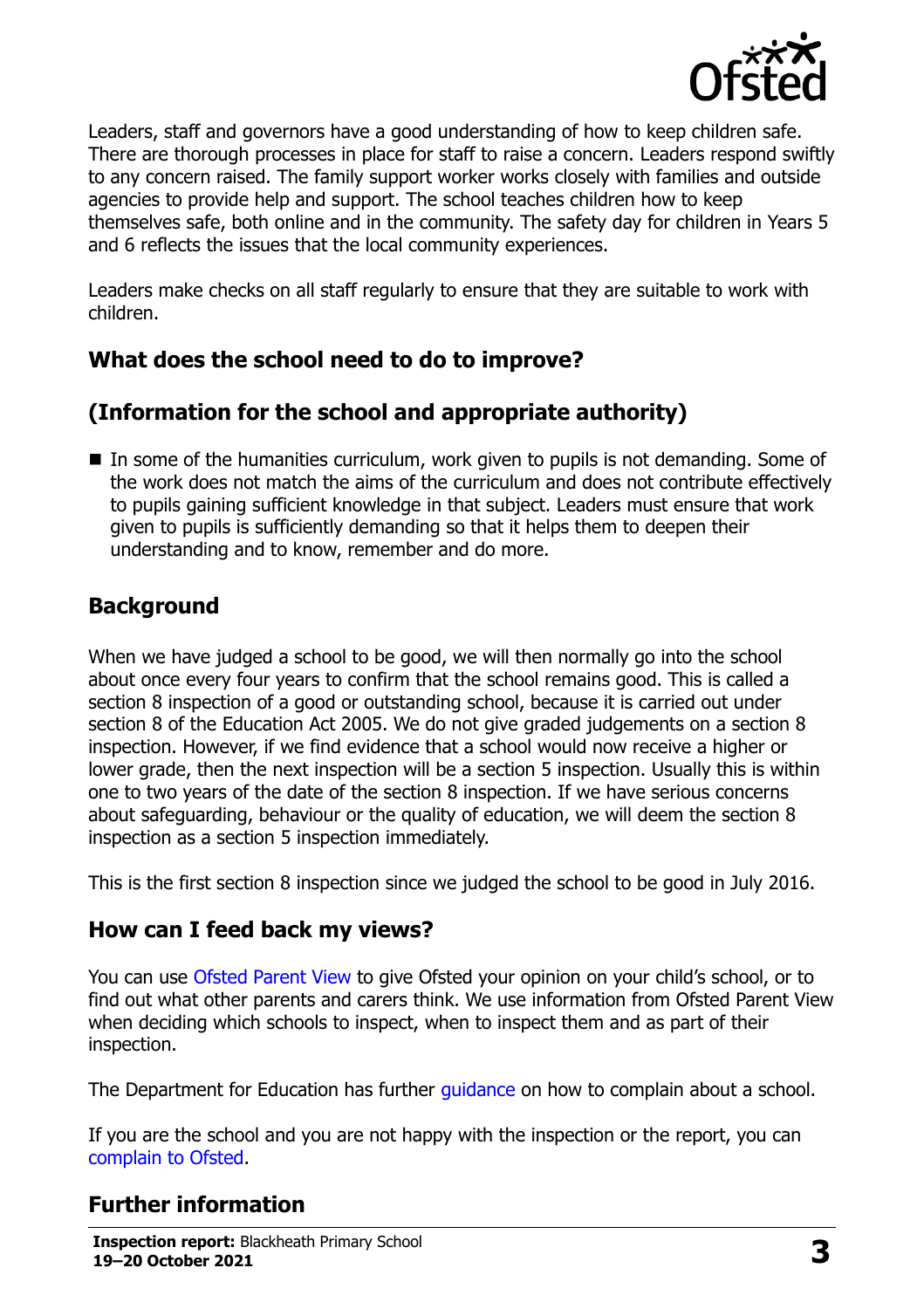

You can search for [published performance information](http://www.compare-school-performance.service.gov.uk/) about the school.

In the report, '[disadvantaged pupils](http://www.gov.uk/guidance/pupil-premium-information-for-schools-and-alternative-provision-settings)' refers to those pupils who attract government pupil premium funding: pupils claiming free school meals at any point in the last six years and pupils in care or who left care through adoption or another formal route.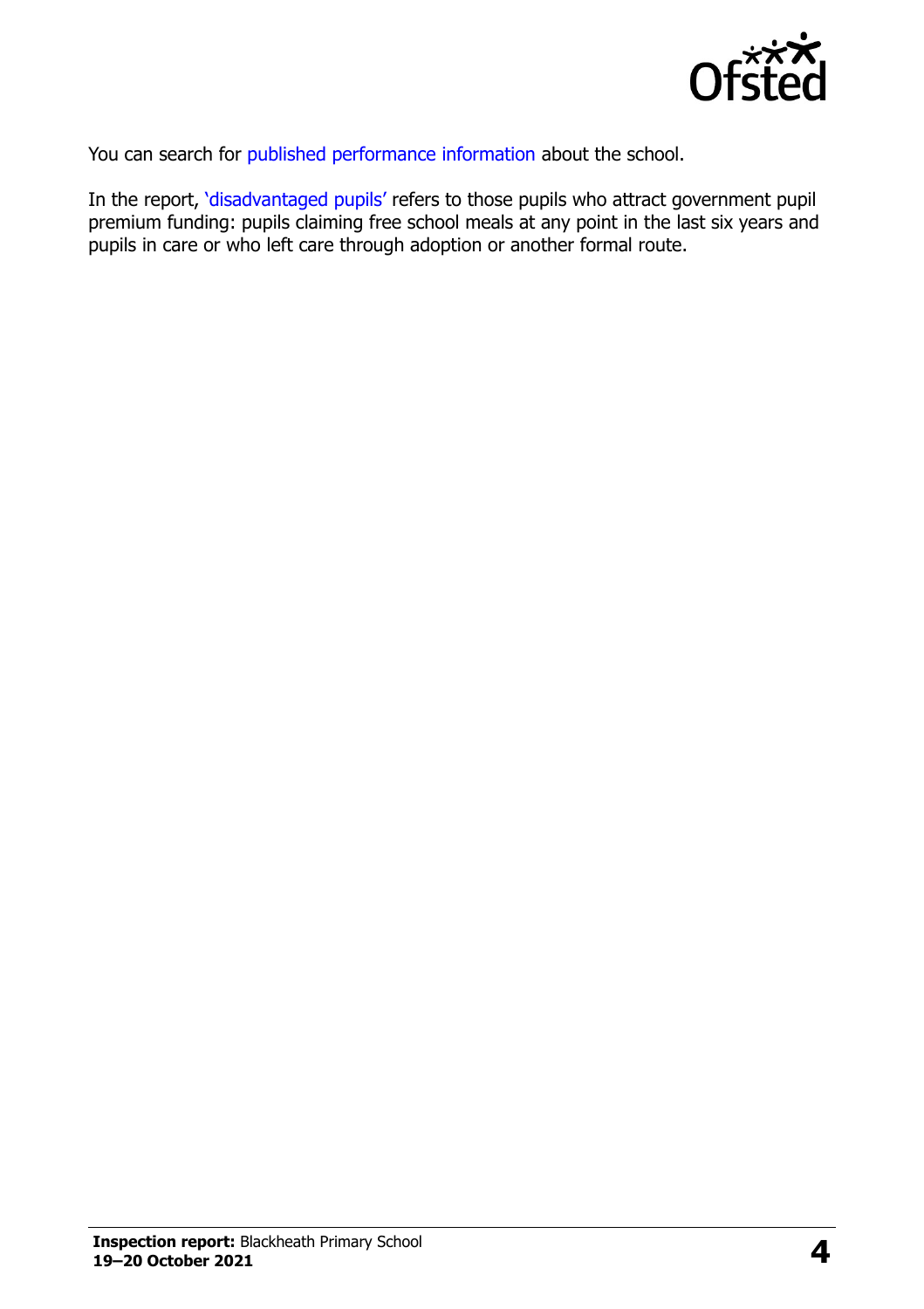

#### **School details**

| Unique reference number             | 103981                         |
|-------------------------------------|--------------------------------|
| <b>Local authority</b>              | Sandwell                       |
| <b>Inspection number</b>            | 10199950                       |
| <b>Type of school</b>               | Primary                        |
| <b>School category</b>              | Maintained                     |
| Age range of pupils                 | 3 to 11                        |
| <b>Gender of pupils</b>             | Mixed                          |
| Number of pupils on the school roll | 492                            |
| <b>Appropriate authority</b>        | The governing body             |
| <b>Chair of governing body</b>      | David Walker                   |
| <b>Headteachers</b>                 | Anna McElwee and Matthew Hytch |
| Website                             | www.blackheathprimary.org.uk   |
| Date of previous inspection         | 12 July 2016                   |

# **Information about this school**

- The school has the well-being charter mark, the basic skills quality mark and the bronze anti-bullying quality mark.
- The school does not use alternative provision.

#### **Information about this inspection**

- This was the first routine inspection the school received since the COVID-19 pandemic began. Inspectors discussed the impact of the pandemic with school leaders and have taken that into account in their evaluation.
- Prior to the inspection, the lead inspector reviewed documents on the school's website as well as published information about the school's performance and previous Ofsted inspections.
- Inspectors held meetings with the headteachers; the deputy headteacher; the special educational needs coordinator; the designated safeguarding lead (DSL); subject leaders; the family support worker; and governors, including the chair of the governing body. Inspectors also spoke to the school improvement partner.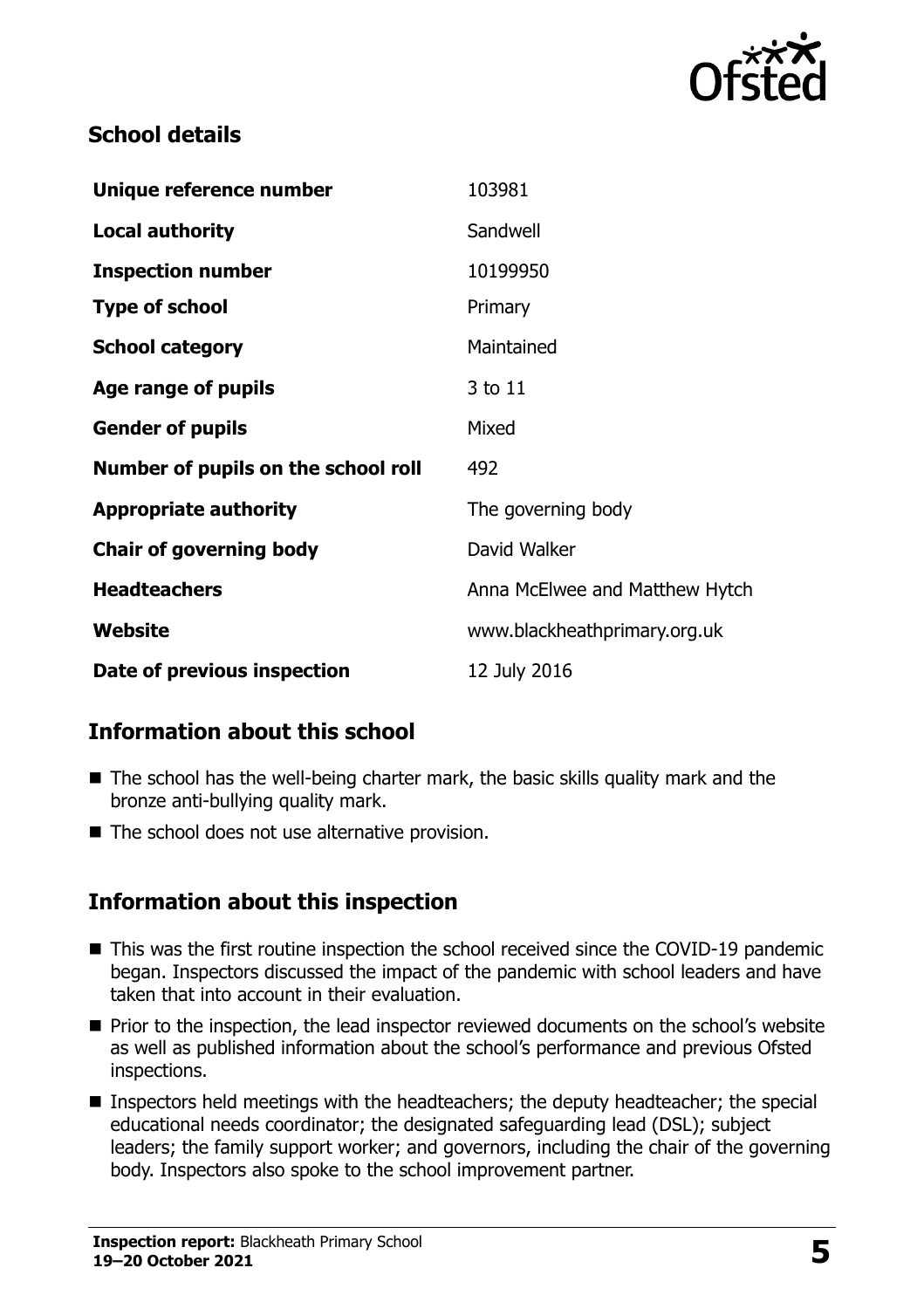

- **Inspectors carried out deep dives in these subjects: early reading, mathematics and** history. For each deep dive, inspectors met with subject leaders, spoke to teachers, spoke to some pupils about their learning and looked at samples of pupils' work.
- Inspectors looked at curriculum plans and discussed subjects and other activities with staff and pupils.
- The lead inspector met with the headteacher, who is the DSL, and the family liaison officer. Pupils' case files were reviewed. The single central record of the checks on staff's suitability to work with children was scrutinised.
- Inspectors met with staff, including early career teachers, experienced teachers, and support staff, to discuss their workload and the support they receive to carry out their roles.
- Inspectors spoke to pupils about how safe they feel in school and how they learn to keep themselves safe.
- Inspectors visited the Nursery and Reception classes.
- Inspectors considered the responses to Ofsted Parent View, and to the pupils' survey and the staff questionnaire.

#### **Inspection team**

Helen Forrest, lead inspector **Her Majesty's Inspector** 

Catherine Crooks Her Majesty's Inspector